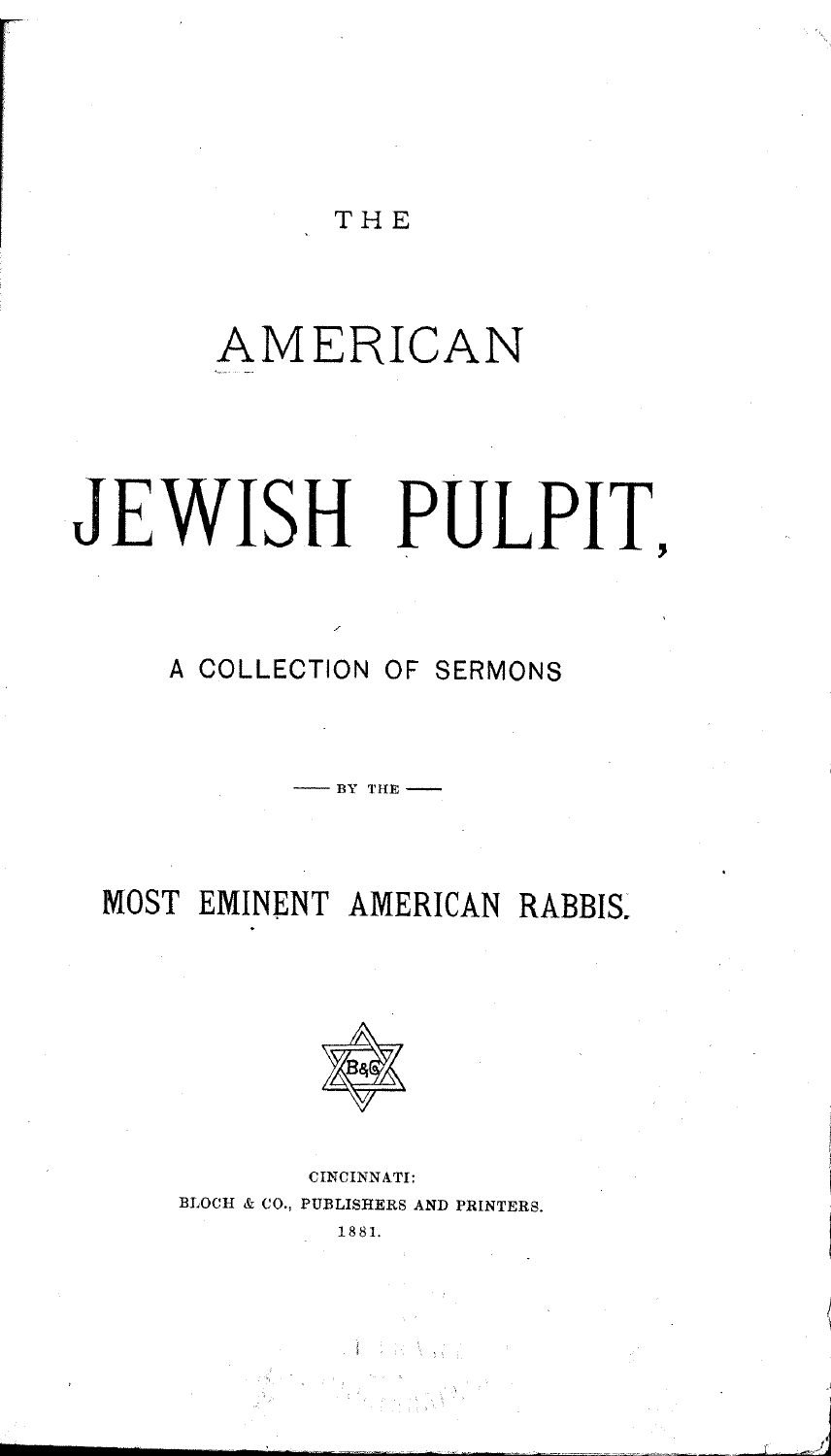## **ROSH HASHANAH.**

#### BY ISAAC M. WISE, (OJ *Cincinnati,* 0.)

" '~Elt, **,n::l** m~lI' **l(1l** "Go out and stand upon the mountain before God." These are the divine words addressed to the Prophet Elijah, when he abode in the cave of Mount Horeb in a state of despair over Israel and his cause. He had seen the fire comedown from heaven upon MountCarmel to demonstrate. to all the worshipers of Baal that the One and Eternal God is the Lord and King and Rock of Israel. He had heard the congregated myriads of Israel exclaim in accents of liquid fire: **c'n'l(n l(,n ",** "God is the Lord." But the wicked Queen of Israel, hearing of the discomfiture of the priests and prophets of Baal, and the havoc made of them, ·sent forth her messengers to slay Elijah. He fled for his life to the wilderness, and there in that cave cried painfully: \~, 'nN~j:l **NJj:l,** "I have been very zealous for. God, the Lord of hosts; for the children of Israel have forsaken thy covenant, have thrown down thy altars, have slain thy prophets with the sword; I am left alone by myself, and they seek to take my life." Poor man! poor enthusiast! He was neither the first nor the last victim of mighty enthusiasm. But then God commanded him to go out of his dismal cave, to stand upon the mountain before God.

Brethren, this is Rosh Hashanah, Israel's New Year. God bless you all, you and all who are near and dear to your hearts, this day and every day of your lives, all of which may be sweet and happy. Mayall of you feel the presence of your God in his holy temple, to fill your hearts with golden hopes and heavenly joys, to forget the combats and sorrows

 $\overline{\phantom{0}}$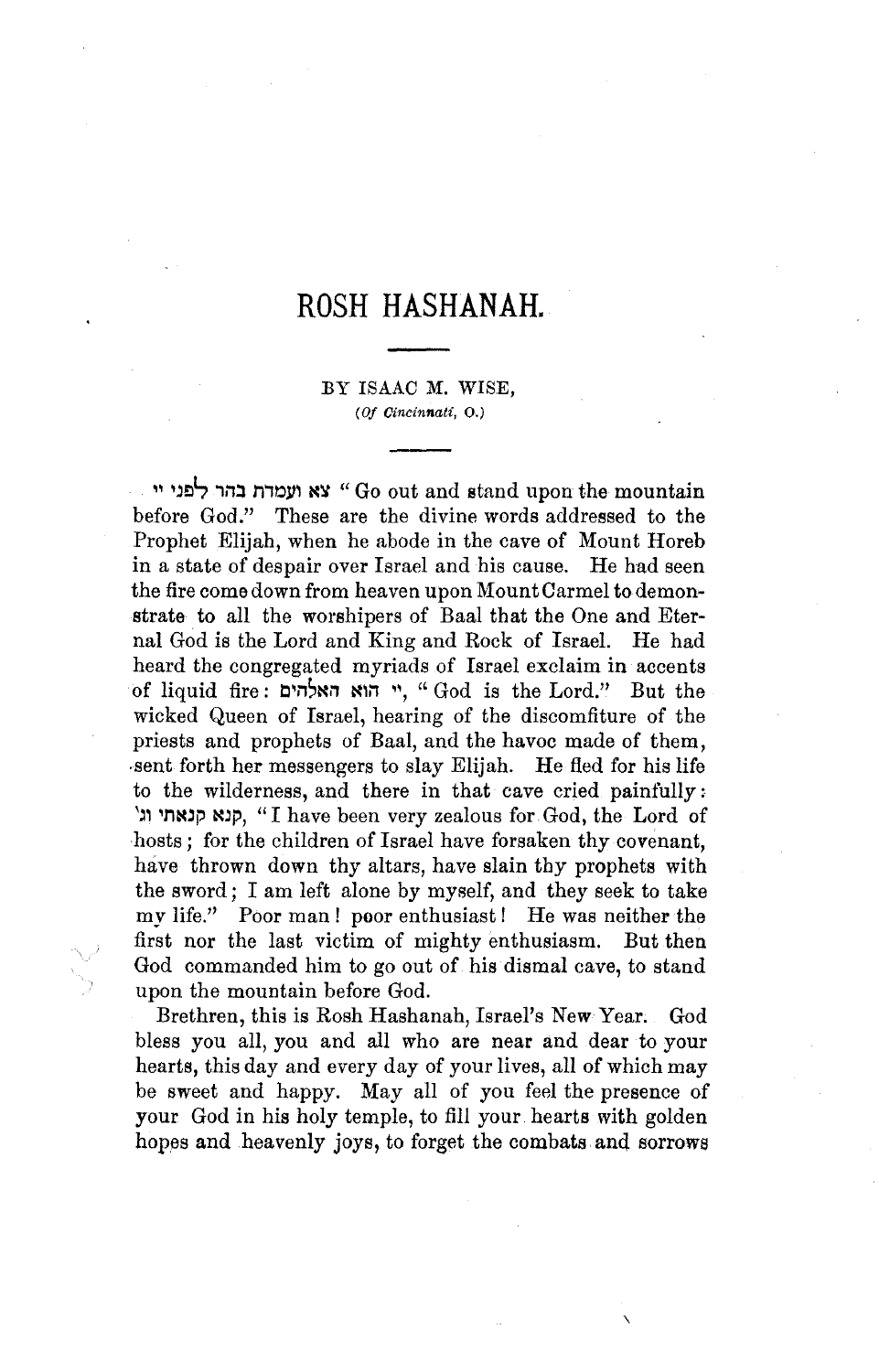and tears of life, and behold the pleasantness of God; so the King of Glory may enter in you and with you into the portals of the new year. This is Israel's New Year, brethren; and what a mountain is in space that is the New Year in time. It is an elevation, and those who stand on its summit may survey the area below. New Year is an elevation in time, and those who place themselves upon it may look backward and forward, to the right and to the left, to survey the past and cast a glance upon the future. Therefore, in the divine words of Scripture, I call on you: "Go out and stand upon the mountain before God." Come out of the dismal cave of self-delusion, self-conceit and sinfulness; out also of the vulgar habits of indulgence, self-gratification and self-forgetfulness; also out of the dismal cave of grief and affliction and fear and apprehension; and stand high upon the mountain in the clear and transparent atmosphere of truth, light, godliness and holiness; and stand before God, the Eternal and Omniscient, who looks into the recesses of the heart and beholds the very motive of your volitions; the All-just and Almighty, who gives to man according to his ways and the fruits of his doings. Come out and stand upon the mountain before your God; come out and hear the mes· sage of the Most High to his servant Elijah.

Elijah came forth from the cave, stood upon the mountain and 'complained bitterly: "I have been very zealous for God, the Lord of hosts, for the children of Israel have forsaken thy covenant." Stop! here we must pause. The children of Israel have forsaken thy covenant, he said; not all of them, indeed, but many, very many, of them; not those, perhaps, to whom I speak, but many to whom I speak not, because they studiously and persistently desert every moral influence, and kneel spell-bound before Baal and Astarte, the Baal of a bewildered imagination and the Astarte of wicked and debauching propensities; not those, perhaps, of this city, but those of many cities and localities, who listen to no ad. monition, the name of God is never on their lips, they never think and never feel a sublime thought or profound sentiment;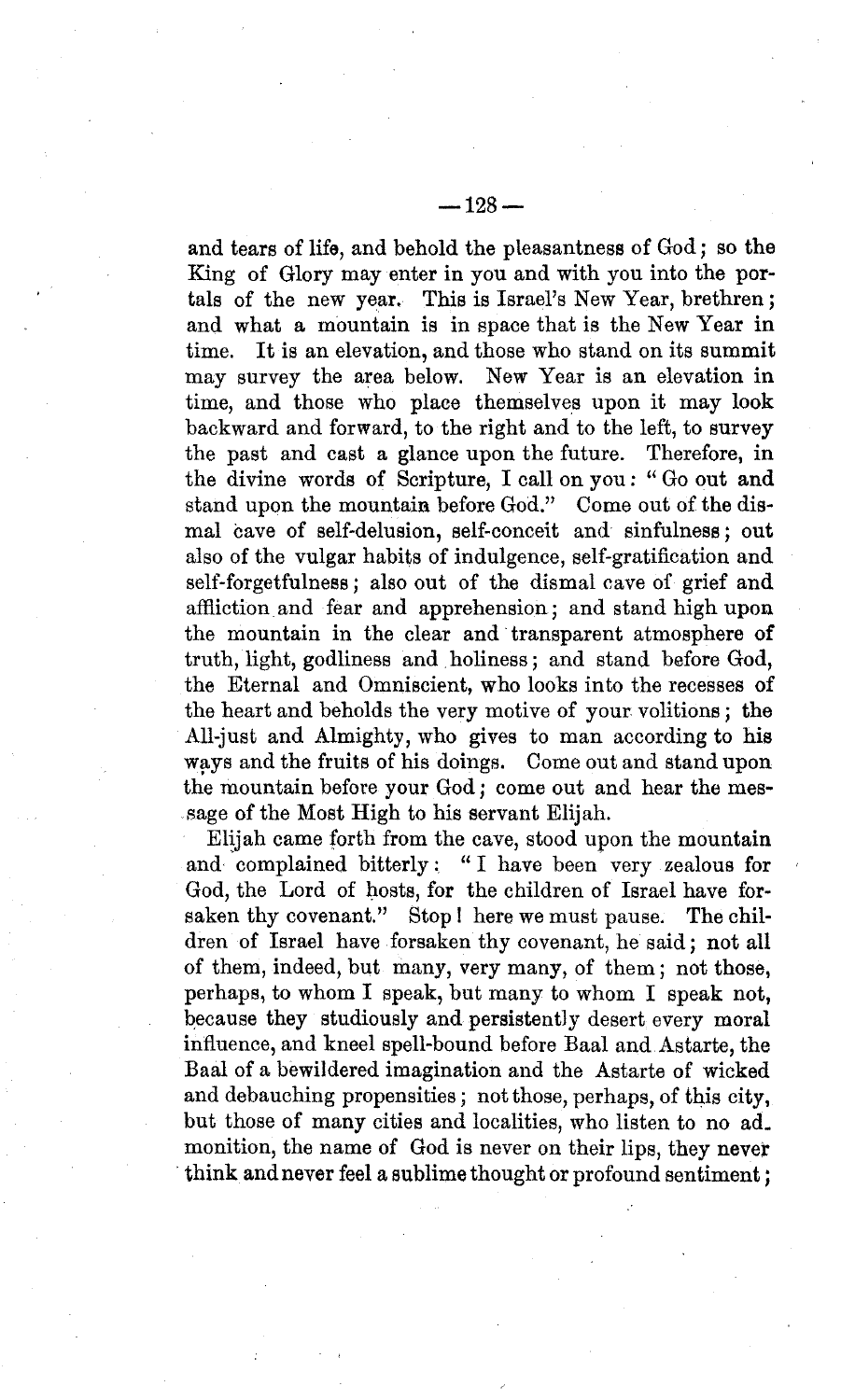to whom indulgence, gratification, pleasure wild and inebriating, is life's sole object; or perhaps these and those, here and there and anywhere, as none but the eye of the Omniscient penetrates into the secret dens of corruption, to know exactly who is and who is not of those children of Israel who have forsaken His covenant. One thing, however, is certain also in our days-a large number of Israel's sons, and, alas! also of his daughters, between the confirmation and wedding days, never show by one word or deed of theirs that they stand within God's covenant with Israel. In the most dangerous time of man's life, when youth matures to manhood, the passions are fresh and strong and the understanding insufficiently developed to govern them, those young people are withdrawn from every moral influence of the school and synagogue, science and art, elevating and invigorating literature, the society of men and women of culture, moral and intellectual ambition, or, what is perhaps an equally efficient educator, work, sufficient work to engage body and soul; yes, in many instances they are withdrawn from the moral influences of the virtuous family, the softening and humanizing affections of mother and sister, to live together in clubs or gilded saloons, with magnates of frivolity or champions of lewdness, left to drift unguarded, unheeded, unnoticed upon the wild current of life, to swim or sink, to live or die. Who can close his eyes to the fact that they have forsaken His covenant, many, many, of the sons and daughters of Israel, and kneel spell-bound before Baal and Astarte? Who can doubt it that a grievous sin has been committed on the rising generation, permitted to grow up without a God and the watchful eye of religion? Who will deny the necessity of saving our own sons and daughters from under the destruction of this age of gross materialism, which seeks pleasure. gratification, pomp, ostentation, tinsel and toys more than truth, light, happiness and true manhood; this sensual, scandal-loving and excitement-seeking generation, that has no aim beyond crude selfishness? Therefore, the divine words addressed to the Prophet Elijah are also directed to us, and now "Go out and stand on the mountain before God ;" survey the 10-

 $\bar{\mathbf{r}}$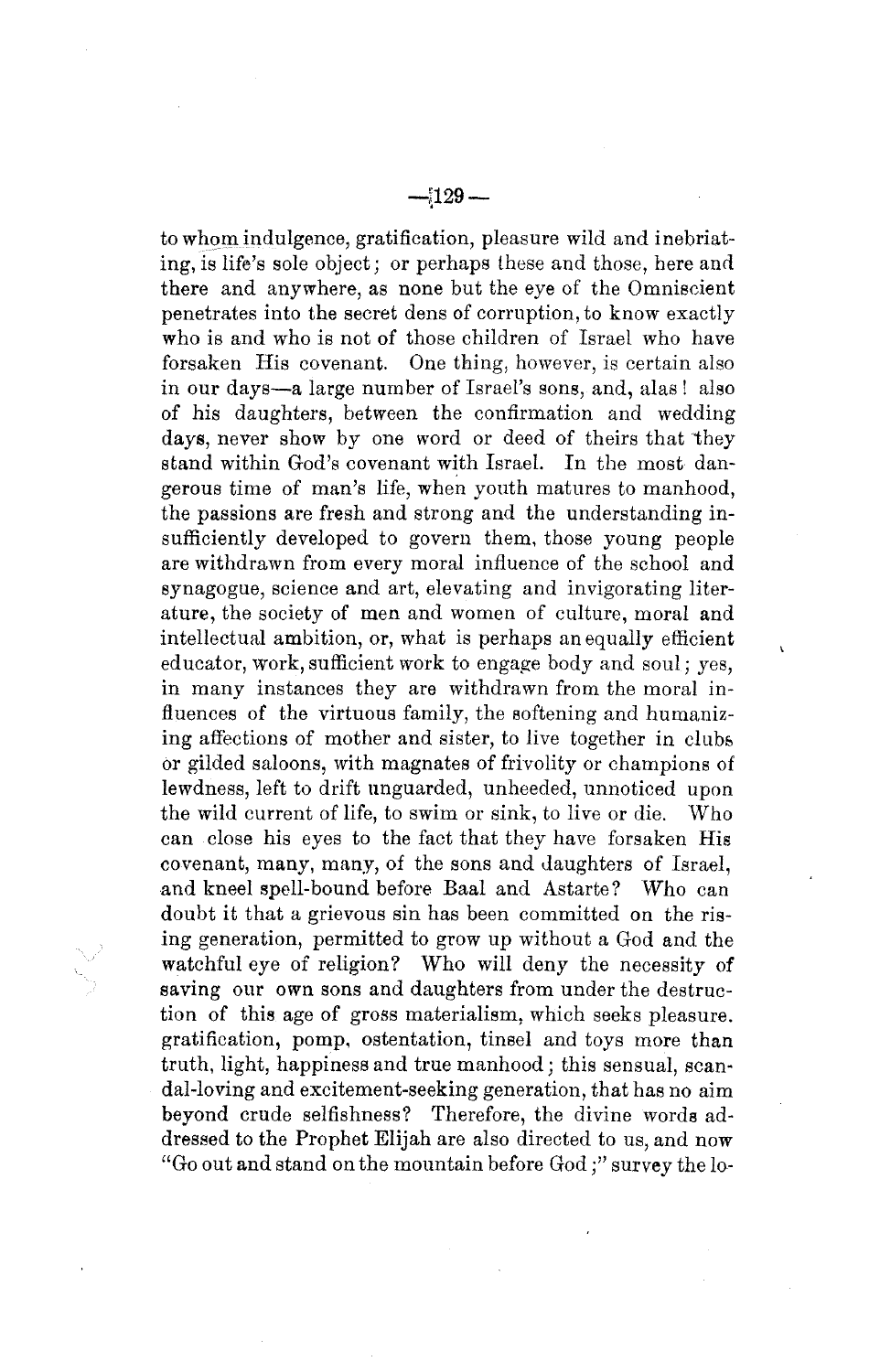cation, take in the whole situation, and remember that you stand before your God, the Lord of justice, the God of righteousness. To you, young men in Israel, and to you first, those divine words are addressed. Have mercy with your kin, your companions, your brothers. You who are not sold into the perpetual slavery of sensuality; you who are not damned to sit with the cards, the cues or the goblets in your hands in order to be amused, who know and understand that there are higher duties, higher aims, higher pleasures, especially for the conscientious son of Israel; have mercy with your kin, your companions, your brothers; rouse them from that deadening slumber; rouse them in the name of truth and mercy; save them from the poisoning looks of basilisks; rescue them out of the iron grip of the forlorn and sinking victims of wickedness. Come out and stand upon the mountain before God. Save those who in a few years will sorely repent, and, perhaps, will discover it to be too late to amend, to restore the wasted time, energy, manhood, intelligence and human happiness. Hear the divine injunction, listen to the solemn admonition, save your kin, your companions, your brothers.

Standing upon the mountain, brethren, let us look around to discover why this is so. Why is it that while on the one side there is manifested in our days so sublime an enthusiasm for the cause of Israel, there is on the other hand so deadening an indifference to all that is of a religious, moral or even an intellectual character; so that the same people who care not for your religious belief and practice care for nothing else which offers not either gain or pleasure, sensual gratification or amusement? The prophet in the bitterness of his soul, answers this momentous question even before it had been asked. He exclaimed: "They have thrown down thy altars," not the one on Mount Moriah, but many other altars have they thrown down, so Elijah complained.

Here, methinks, the fault lies. The altars of ceremonial religion, the heritage of the Middle Ages, have been thrown down by advancing culture, liberty, intelligence, wealth, contact with the human family, the revolution of opinions which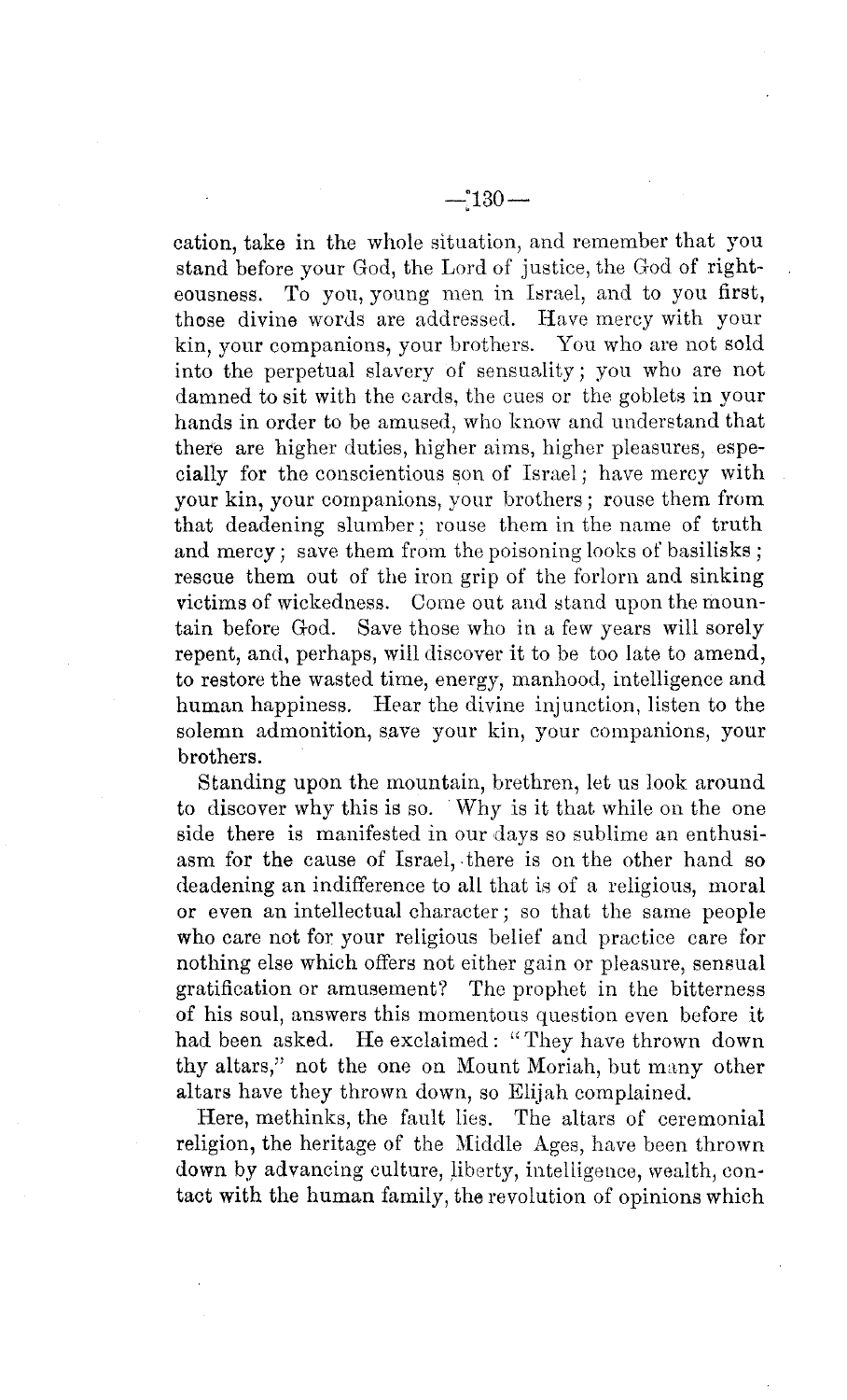upheaves all strata of society. Mere observances and performances, however ancient and venerable, would no longer satisfy the heart of man. The ancient forms were broken asunder, and Judaism on this continent had become a weak shadow of the past, an exotic plant without the ability to strike roots in this soil. Honest men, men of inspiration and enthusiasm, raised their voices as did Elijah on Mount Carmel: "How long halt ye between two opinions (hobble on two clefts)? If God is the Lord, follow him; and if Baal, follow him." Let us reform, *i. e.*, let us adopt other forms, better forms, modern forms, æsthetical forms, to rescue the spirit of eternal truth; to give adequate expression to the sublime doctrines and precepts of the divine religion, which is the heritage of the congregation of Jacob. As in all political revolutions, the transition from despotism to freedom is understood by some, and misunderstood by many as a signal to violence, robbery and general lawlessness; as in social philosophy, the idea of independence is grasped and valued by many, and misconstrued by others into communism and libertinism; so the idea of reform in Judaism was understood and duly appreciated by many honest and enthusiastic men and women, even those who built up all these glorious temples of divine worship, schools of religious instruction, asylums for the sick, the needy, the orphan and the widow, associations of charity and societies of benevolence; even those who love and support all those institutions with their treasures and personal attendance, have built up a Union of the American Israel and a College to educate expounders of the Law; even those who have deeply implanted Israel in. the American soil, in the hearts of good and intelligent people, in the esteem and respect of our neighbors, who have removed from our heads the prejudices with the superstitions and have rejuvenated with life and energy the declining spirit of despairing children. But it was misunderstood and misconstrued by many into a communism with the lowest class of God-forsaken worshipers of Mammon, and a libertinism common to the scum of society. They have thrown down thy altars and adopted the culte of Mammon, Venus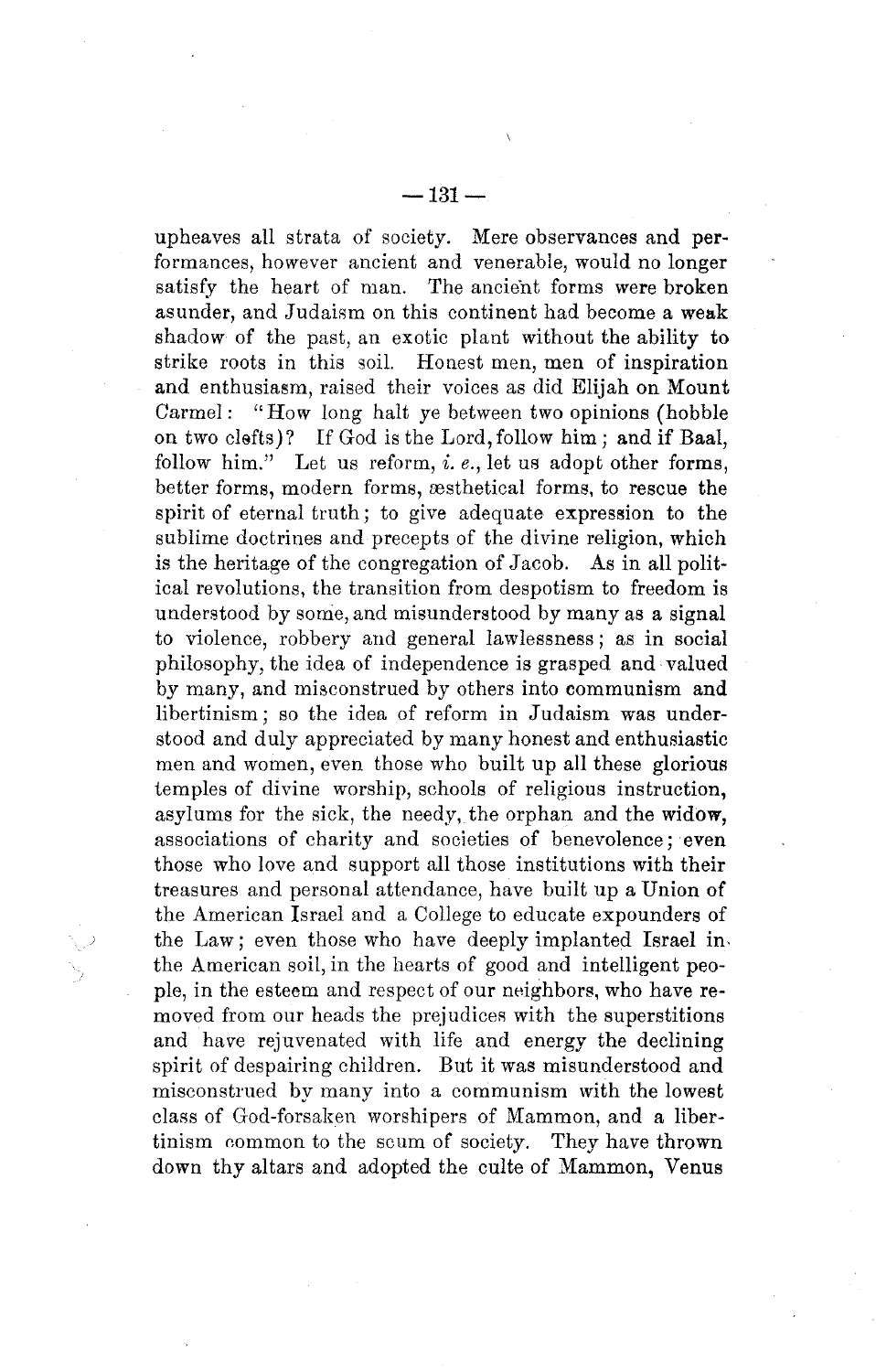and Bacchus. They have thrown down thy altars and returned to a loathsome heathenism. "This is nothing, that is nothing, all is nothing," is their erude motto; "let us eat, drink and be merry; for to-morrow we die," is their moral doctrine; knowledge and learning are good for professional men, they say; intelligence and enlightenment are necessary for public writers, orators or comedians; we live, we take life as it is, we are practical men. "And the superiority of man over the beast is naught, for it is all vanity;" it is the Darwinian baboon with two hands and no hair.

They have torn down thy altars. They would not go into the old synagogue, and do not show their faces in the new temple, which is too civilized a place for those used to dens and hovels. They did not pray in Hebrew and do not pray in English, because they can not pray unless Providence smites them with misery. They could not listen to the old melodies of the old-fashioned precentor, and have no ear for the sacred music of our choirs; it does not afford them the right kind of excitement. They did not read the Bible or any other religious book, and do not read any book now unless, perhaps, it contains a sufficient amount of scandal or crime. They worship not on Sabbath and propose now to deceive God and man also on Sunday. There is no God in their hearts, therefore none in their houses and families, none in their children, none to sustain a moral character. They boast of what they do not and believe not, although they would not care for telling what they do and believe. Next *Yom Kippur* you will hear again how many have taken illicit dinners here and there; but they would not tell you what else they have done on that occasion, nor will they tell you of anything good, generous, noble, humane or wise they may have done instead. You will hear of those who do their daily business to-day and do it on *Yom Kippur;* but nobody will tell that on that account they are better, more respectable, honorable or more trustworthy than you are.

I do not exaggerate, you know I do not. There are quite a number of people who have become libertines in this respect and appear to believe they could be good, moral men, who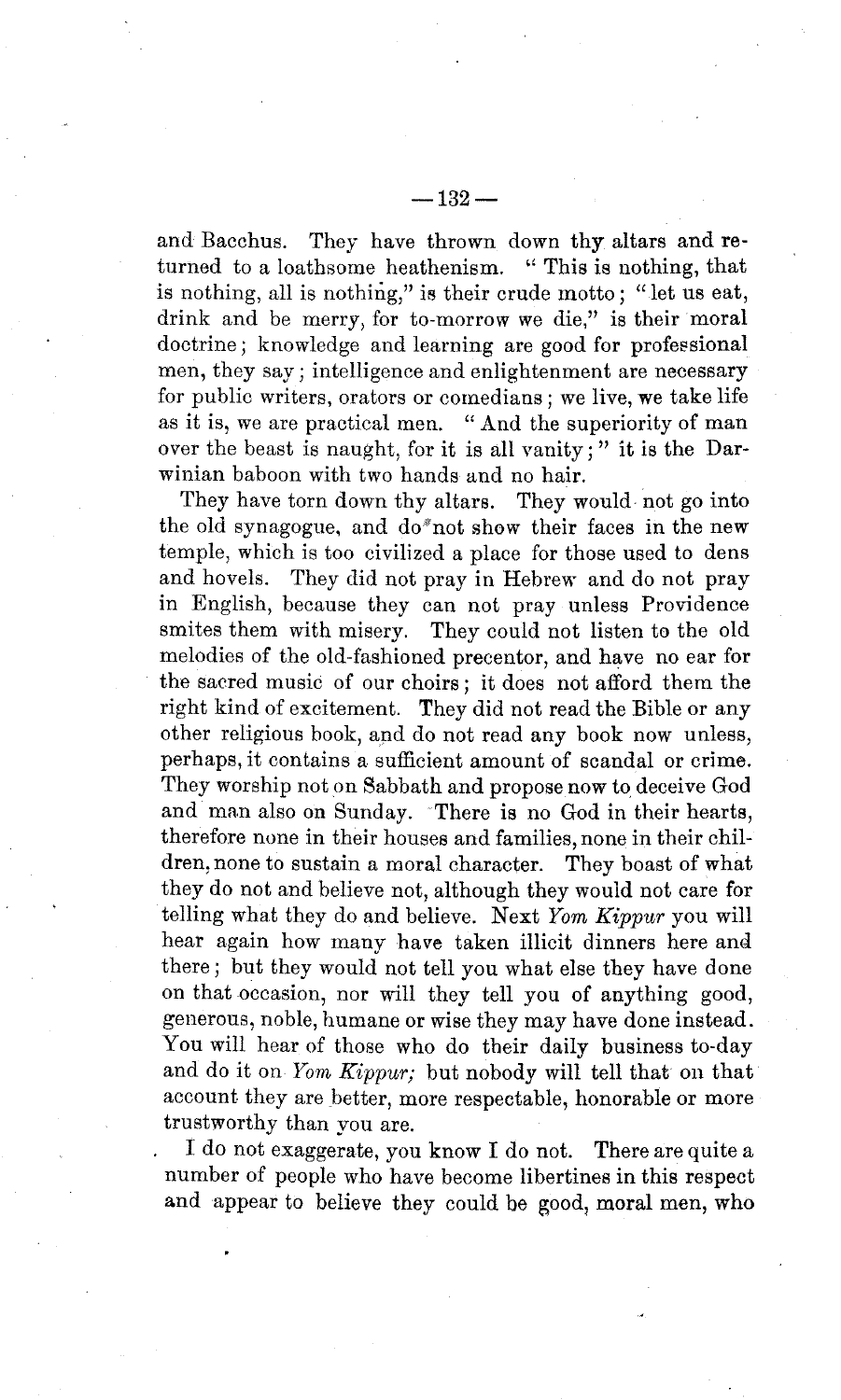deserve honest men's respect without any religion. They also appear to believe they could raise children to be good and happy men and women without the moral influence of religious instruction. They think a man might be rich and fat and do a lucrative business without any religion; therefore, they have torn down thy altars, and also, alas! the altars of their children, the altars of a rising generation. The fathers have eaten sour grapes, and so the teeth of the sons are blunted. The fathers imagine they could do without it, and so the sons do without it. One wicked man leads many astray; one Satan consumes many victims; one debased ring-leader leads many to hell. So reform was abused, so the altars were torn down; so good morals, intelligence itself was defied, so they have deserted thy covenant, the children of Israel. They had outgrown the forms of the Middle Ages and had not grown high enough to understand the lofty principle of a purely spiritual religion. They escaped the fear of hell without learning the fear of the Lord, therefore, they scorn with infidels and laugh with the frivolous; but they have not learned to think and reason with earnest men. They have forgotten everything and learned nothing. They have thrown off the burden of the Sabbath, the yoke of divine worship, the restraints of the law without submission to the dictates of reason, the imperative decrees of ethics, the demands of humanity, self-control and self-perfectionment.

For the sake of my brothers and my friends, let me speak peace, I beseech you, men and brethren in Israel; for the sake of those who sink, go under, and drag others down into the whirlpool of self-destruction, let me cry out, heal, rebuild the altar of God, which is overthrown. You, the better men and better women in Israel, who stand to-day upon the mountain before your God and Father; you who do not bend your knees before Baal, who love truth and righteousness, God and humanity, you must do something to reclaim the fallen and the falling. You must make up your mind to give honor to God by the strict observance of his laws, honor to Israel by adherence to his precepts, and honor to human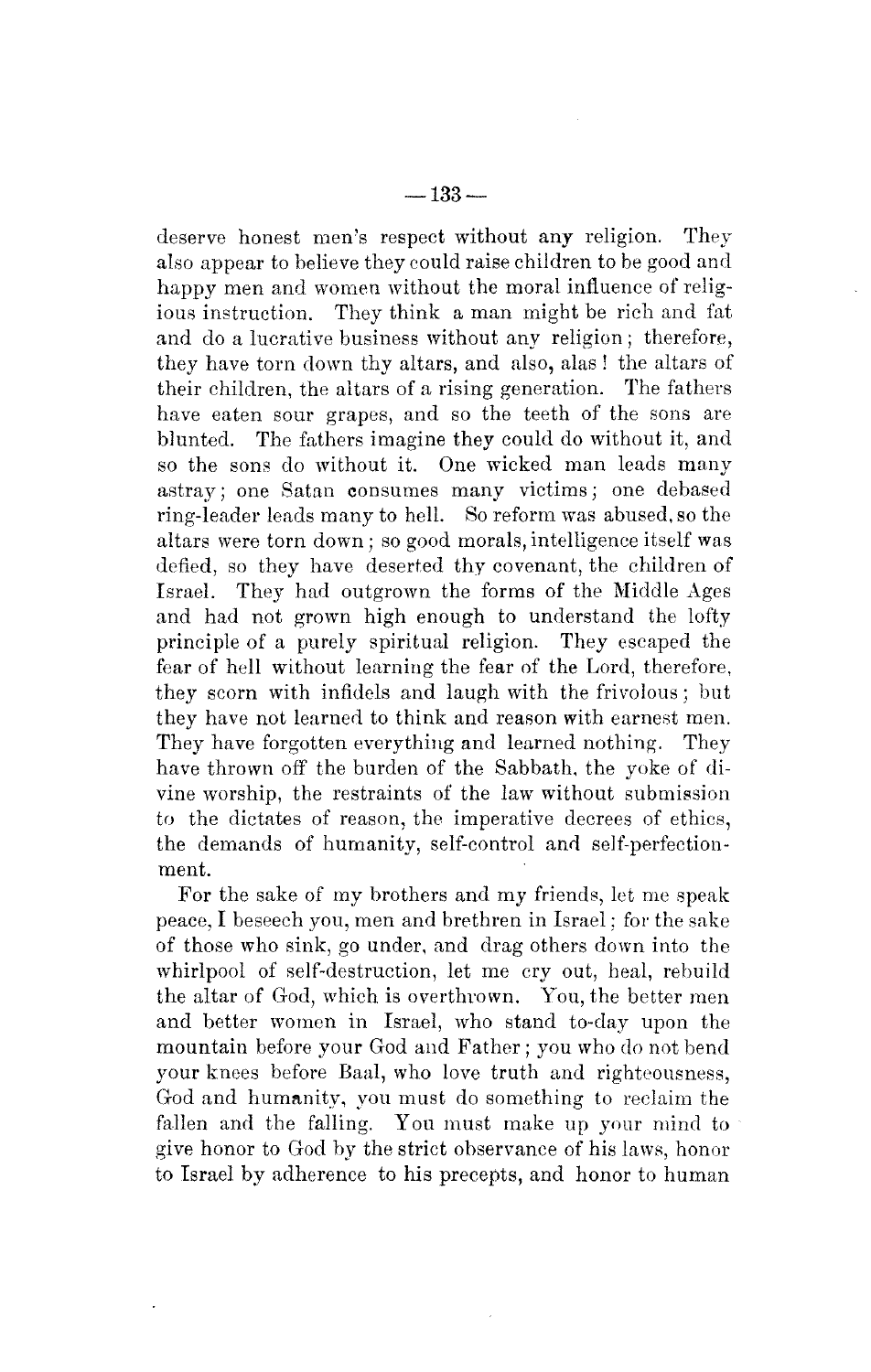nature by going before others with good examples and inspiring deeds. "That they may hear and may see and deal presumptuously no more," you must set the example by a stricter observance of the Sabbath; you must honor your sacred cause by attending to it personally in all public meetings of the congregation. in divine worship or any other occasion; you must be strict at your homes as well as in public that the words of God be made known to the young and the old by all means at your command. To be brief, you men and women in Israel must be Israelites of the nineteenth century, as you can be Ismelites no longer of any previous date, and set the example to others that there is a God in Israel who is our Judge, our Law-giver, our King and our Savior forever.

" And thy prophets have they slain with the sword," Elijah complains furthermore, as if he intended to say all hopes of reformation and restoration appear to be lost; they have deserted the covenant, have destroyed the altars, the doetrine and the deed are perverted, and the only men who could bring about a change for the better, the prophets, have been slain with the sword. Might we not utter the same cry of despair? אין עוד נביא, "We have no more prophets?" but  $t$ that is not yet the worst, that Psalmist continues, **ואין אנחנו** יודע עד מה, "And none of us knows to what, whereto all this will lead." The prophets are gone and ignorance has increased. Those who are appointed to replace the prophets are "Your prophets," who reveal unto thee messages of falsehood and seduction. Anybody almost appears in our days to be deemed competent to replace Moses and the Prophets, their precepts and the eternal truths of history. Any young man of a common school education in our days. any bankrupt man who has failed in his ordinary profession or trade, any common man who perchance has read a book and was lucky enough to become wealthy, any common howler or public crier, nay, renegades, apostates, abject impostors, political demagogues, eccentric croakers, anybody almost has become a substitute for the prophet, to tear down and uproot, to scoff at all things sacred and laugh at the teach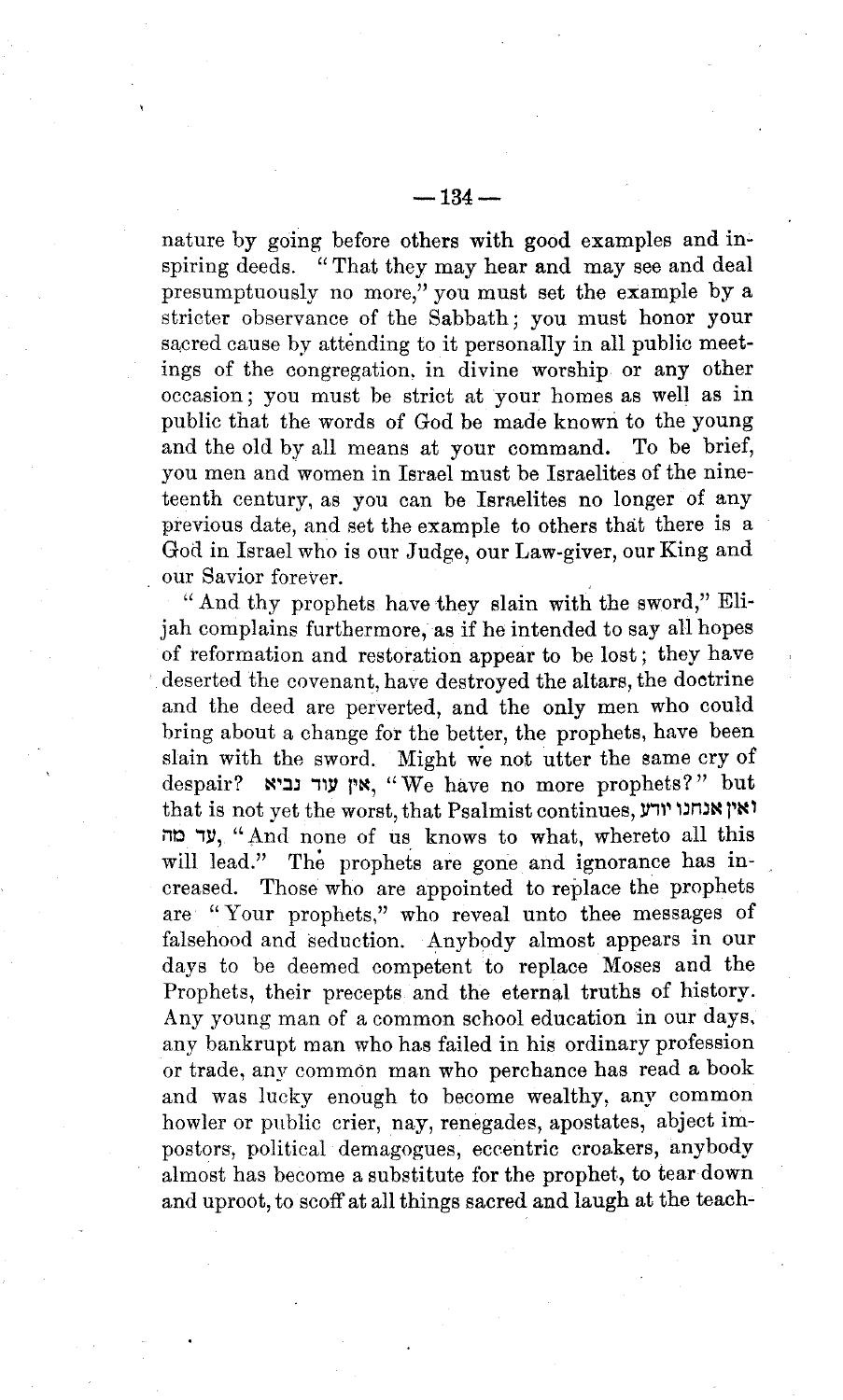ings of reason, to begin history anew and close our eyes to the holiest treasures of man in all history of the past; and a blind multitude, pleasure-loving and amusement-seeking, worships this idol or that fetich, is bribed and corrupted by a laugh or pleased by scandal. May we not exclaim, "And Thy prophets have they slain with the sword ?"

" Your prophets" who tell you privately you need keep no Sabbath, you need not worship your God, if you are yourselves artists, scientists, philosophers, free thinkers or something like it; "Your prophets" who are always ready to please you in your houses or even to laugh with you or for you over things sacred, over persons of earnest conviction; but when they come before the public they always appear in the sacred cloak of godliness and with a false face of holiness; these, " Your prophets," are the dead men slain by the levity and hypocrisy of this age of masquerades and burlesques. Do not accuse them, although they are damnable, as long as you must accuse yourselves of the cause thereof. If you do believe in God and truth, why do you run after priests of atheism and darkness? If you believe in moral principles, why do you prefer printed scandal or spoken indecency to the products of reason and words of purity? Why do you desert genius and run after comedians? If you believe in Judaism, and think the Sabbath must remain as ordained in the Decalogue, why do you not keep it? Why do you not distinguish the day in this or that manner to demonstrate to your families and your neighbors that, yielding to necessity, you sell out principles for dollars and cents? Let me stop here or else I might go too far. These are a few of the questions which I ask, not of you assembled in this temple, which I address to this age of levity and hypocrisy, this generation of masquerades and burlesques. We might, I think, say the same thing to-day, as did Elijah on Horeb, who exclaimed: "They have forsaken thy covenant, the children of Israel; they have overthrown thy altars and slain thy prophets with the sword."

And yet, however just that prophet's complaint appears to be, it did not appear entirely so to the Almighty. God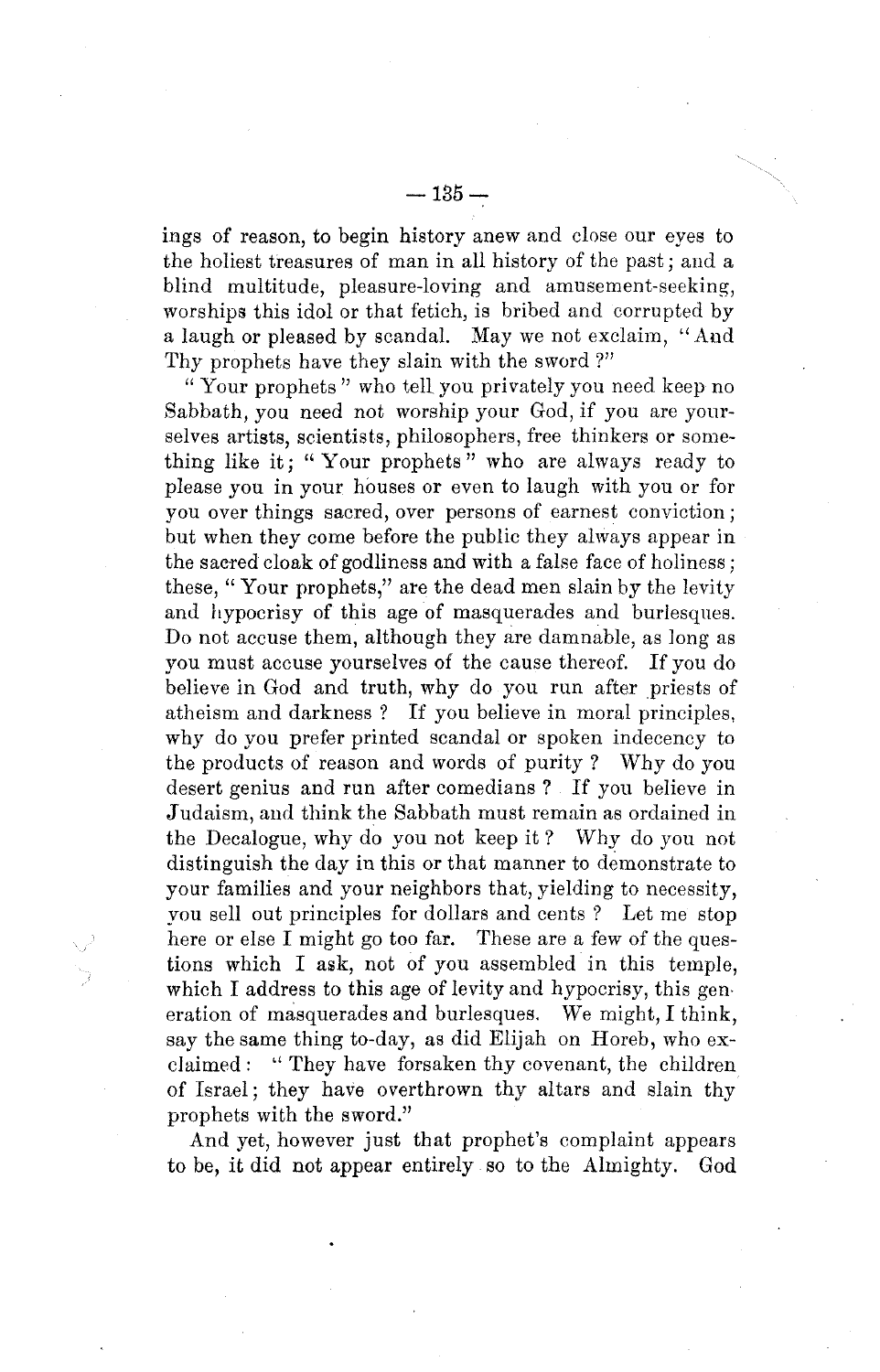admonished that zealous man to know and understand that he was not in fire, storm or earthquake, that he was revealed in soft and benign whispers. God admonished him

that the world will not die out when Elijah dies, and charged him to anoint another king and prophet. God's promises must be fulfilled, however wicked this or that generation may be. God's word is eternal, but generations come and go. The *Midrash* adds to this: "Whoever depreciates Israel, let him beware lest he be depreciated himself. Isaiah said, 'And I dwell among a nation of impure lips;' and he was told with a burning coal to purify his lips. Moses said, 'Hear, ye rebellious ones,' and he was told, 'Thou shalt not bring this congregation into the land of promise.' Elijah<sup>†</sup> said, 'The children of Israel have forgotten thy covenant,' and he was answered, ' Go and anoint Elisha ben Shaphat a prophet in thy place.'"

Well do we understand all this, and history repeats it very frequently. Whatever individuals, whatever a class of individuals may do or say; of Israel, as a community of all ages and generations the Holy One has said, "Verily, they are my people, children who lie not." Israel always was and is now faithful to his God. The minority must not be taken into consideration to condemn the majority. One man, one class of men, yea, one generation, may fail and fall, yet "The word of our God will last forever." The holy religion of Israel is beyond human power; it can not be injured. Well do we know how the large majority of this congregation, in fact of all our congregations, are faithful to God and Israel. But he is my God whom I humbly worship; they are all my own people, my own flesh and blood, whom I love; this law of God is my law, before which I meekly bend my head. Therefore, I mourn, I weep for those who fail and fall and disappear in the current of popular vices, and cry, with the bereaved mourners, "Horrid deep, give back my children !" Therefore, I mourn with mourners and weep with the wretched; with Mother Rachel in Ramah do I cry: "Woe over our children who run to self-destruction!" Therefore, I call from the recesses of my heart, to you, men and brethren,